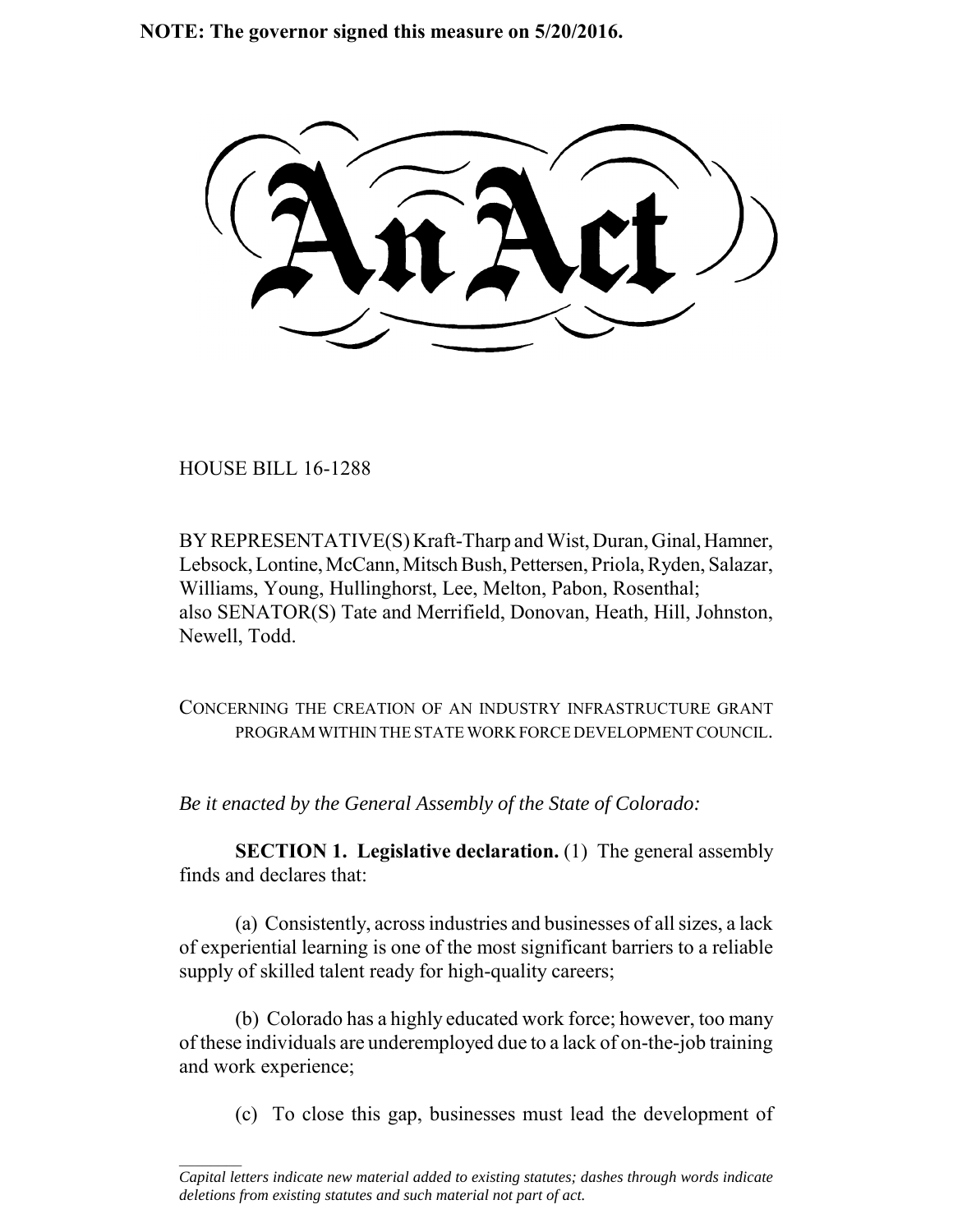generally accepted industry-specific competencies with which education and training in schools, labs, and in-the-workplace learning can align;

(d) Colorado is known nationally as a leader in public-private partnerships, showing that industry has acknowledged that businesses must play a critical role not only in determining and defining the competencies needed but also in providing opportunities for training in the workplace; and

(e) Colorado has implemented several innovations in education and work force development, which provide the foundation for this work, and we can build upon that to integrate deep workplace training alongside the theories taught in the classroom.

**SECTION 2.** In Colorado Revised Statutes, **add** part 4 to article 46.3 of title 24 as follows:

## PART 4

## INDUSTRY INFRASTRUCTURE GRANT PROGRAM

**24-46.3-401. Definitions.** AS USED IN THIS PART 4, UNLESS THE CONTEXT OTHERWISE REQUIRES:

(1) (a) "ELIGIBLE NONPROFIT ENTITY" MEANS AN ENTITY THAT:

(I) COLLABORATES WITH THE COLORADO WORK FORCE DEVELOPMENT COUNCIL TO ADMINISTER THE INDUSTRY INFRASTRUCTURE GRANT PROGRAM;

(II) PARTNERS WITH BUSINESS ENTITIES TO ENSURE ACCESS TO TRAINING OPPORTUNITIES FOR STUDENTS;

(III) PROVIDES SUPPORT TO INDUSTRY ASSOCIATIONS AND TRAINING PARTNERS;

(IV) COORDINATES MULTI-INDUSTRY LEAD COMPETENCY IDENTIFICATION TO INFORM THE DEVELOPMENT OF WORKPLACE LEARNING CURRICULUM;

(V) SERVES AS A TRANSLATIONAL MEDIUM BETWEEN GOVERNMENT,

PAGE 2-HOUSE BILL 16-1288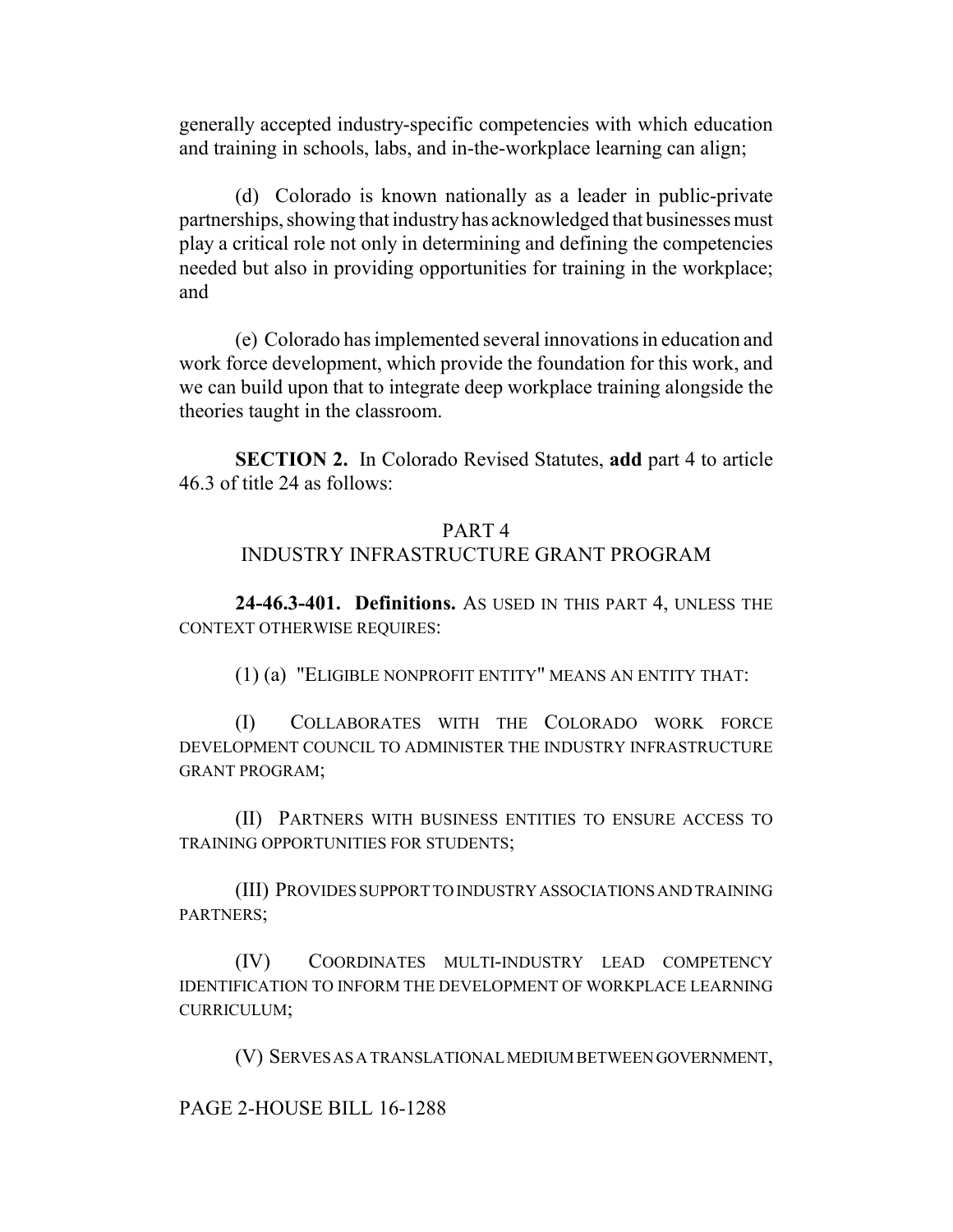EDUCATION, AND BUSINESSES IN ORDER TO CREATE A COMMON NOMENCLATURE; AND

(VI) PROVIDES DOCUMENTATION DEMONSTRATING A FUNDING COMMITMENT OF AT LEAST THREE HUNDRED THOUSAND DOLLARS AND A SIGNED AFFIDAVIT INDICATING THAT THE FUNDING COMMITMENT SHALL BE USED FOR THE PURPOSES LISTED IN SECTION 24-46.3-403.

(b) "ELIGIBLE NONPROFIT ENTITY" DOES NOT INCLUDE AN ORGANIZATION EXEMPT FROM FEDERAL TAXATION UNDER SECTION 501(c) (4) OF THE FEDERAL "INTERNAL REVENUE CODE OF 1986", AS AMENDED.

(2) "INDUSTRY-DEFINED COMPETENCIES" MEANS THE SPECIFIC KNOWLEDGE, SKILLS, AND ABILITIES THAT INDUSTRY LEADERS, INCLUDING, BUT NOT LIMITED TO, EMPLOYER ASSOCIATIONS, LABOR UNIONS, OR STATE AND LOCAL LABOR FEDERATIONS HAVE COLLECTIVELY IDENTIFIED AS BEING CRITICAL TO A SPECIFIC OCCUPATION OR GROUP OF OCCUPATIONS EFFECTIVELY. THESE COMPETENCIES ARE BOTH FOUNDATIONAL AND TASK-SPECIFIC.

(3) "STATE COUNCIL" MEANS THE STATE WORK FORCE DEVELOPMENT COUNCIL CREATED IN SECTION 24-46.3-101.

**24-46.3-402. Industry infrastructure grant program - creation.** THE INDUSTRY INFRASTRUCTURE GRANT PROGRAM IS HEREBY CREATED IN THE STATE COUNCIL. THE PURPOSE OF THE PROGRAM IS TO PARTNER WITH ELIGIBLE NONPROFIT ENTITIES TO DEVELOP AND MAINTAIN THE INDUSTRY COMPETENCY STANDARDIZATION NEEDED TO SUPPORT BUSINESSES IN THEIR IMPLEMENTATION OF WORK SITE TRAINING PROGRAMS.THE STATE COUNCIL SHALL ESTABLISH AND PUBLISH GUIDELINES FOR THE ADMINISTRATION OF THE GRANT PROGRAM, DISBURSEMENT OF MONEY, AND CONFIRMATION OF PRIVATE FUNDING COMMITMENTS.

**24-46.3-403. Use of grant money.** (1) AN ELIGIBLE NONPROFIT ENTITY MAY ONLY USE GRANT MONEY TO:

(a) IDENTIFY INDUSTRY-SPECIFIC STANDARDS AND ASSESSMENTS FOR ACCOUNTABILITY AND IMPLEMENTATION OF COMPETENCIES WITHIN WORK FORCE PROGRAMS;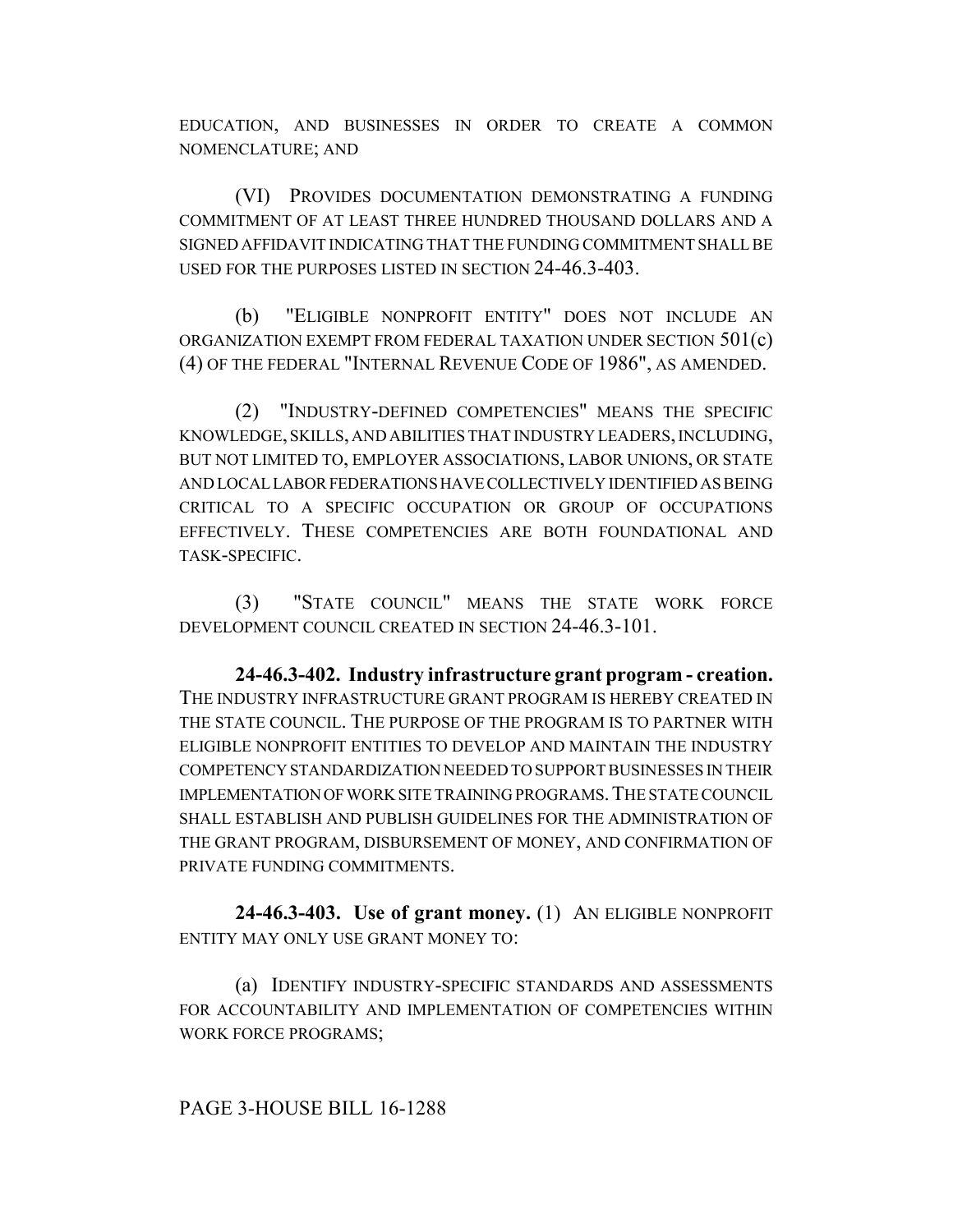(b) IMPLEMENT INDUSTRY-DEFINED COMPETENCIES WITHIN WORK FORCE PROGRAMS;

(c) ASSIST BUSINESSES AND INDUSTRY ASSOCIATIONS WITH HUMAN RESOURCES TRAINING AND DEVELOPMENT; AND

(d) COLLABORATE WITH ENTITIES TO FACILITATE TRAINING AND EDUCATION BETWEEN THE CLASSROOM AND BUSINESSES.

**24-46.3-404. Industry infrastructure fund - creation.** (1) THE INDUSTRY INFRASTRUCTURE FUND, REFERRED TO IN THIS SECTION AS THE "FUND", IS HEREBY CREATED IN THE STATE TREASURY.THE FUND CONSISTS OF GIFTS, GRANTS, AND DONATIONS TO THE FUND AND ANY OTHER MONEY THAT THE GENERAL ASSEMBLY MAY APPROPRIATE OR TRANSFER TO THE FUND.

(2) THE STATE TREASURER SHALL CREDIT ALL INTEREST AND INCOME DERIVED FROM THE DEPOSIT AND INVESTMENT OF MONEY IN THE FUND TO THE FUND.

(3) STATE MONEY IN THE FUND IS CONTINUOUSLY APPROPRIATED TO THE STATE COUNCIL TO ADMINISTER THE INDUSTRY INFRASTRUCTURE GRANT PROGRAM.

(4) THE STATE TREASURER SHALL TRANSFER ALL UNEXPENDED AND UNENCUMBERED STATE MONEY IN THE FUND ON JULY 1, 2019, TO THE GENERAL FUND.

(5) ON SEPTEMBER 1, 2016, AND ON SEPTEMBER 1 OF THE SUBSEQUENT TWO YEARS, THE STATE TREASURER SHALL TRANSFER THREE HUNDRED THOUSAND DOLLARS FROM THE GENERAL FUND TO THE INDUSTRY INFRASTRUCTURE FUND CREATED IN THIS SECTION.

**24-46.3-405. Reporting.** (1) ON OR BEFORE JANUARY 1,2017, AND ON OR BEFORE JANUARY 1 OF THE NEXT THREE YEARS THEREAFTER, THE STATE COUNCIL SHALL PREPARE A REPORT ON THE GRANT PROGRAM THAT INCLUDES INFORMATION ON:

(a) THE ELIGIBLE NONPROFIT ENTITY, IF ANY;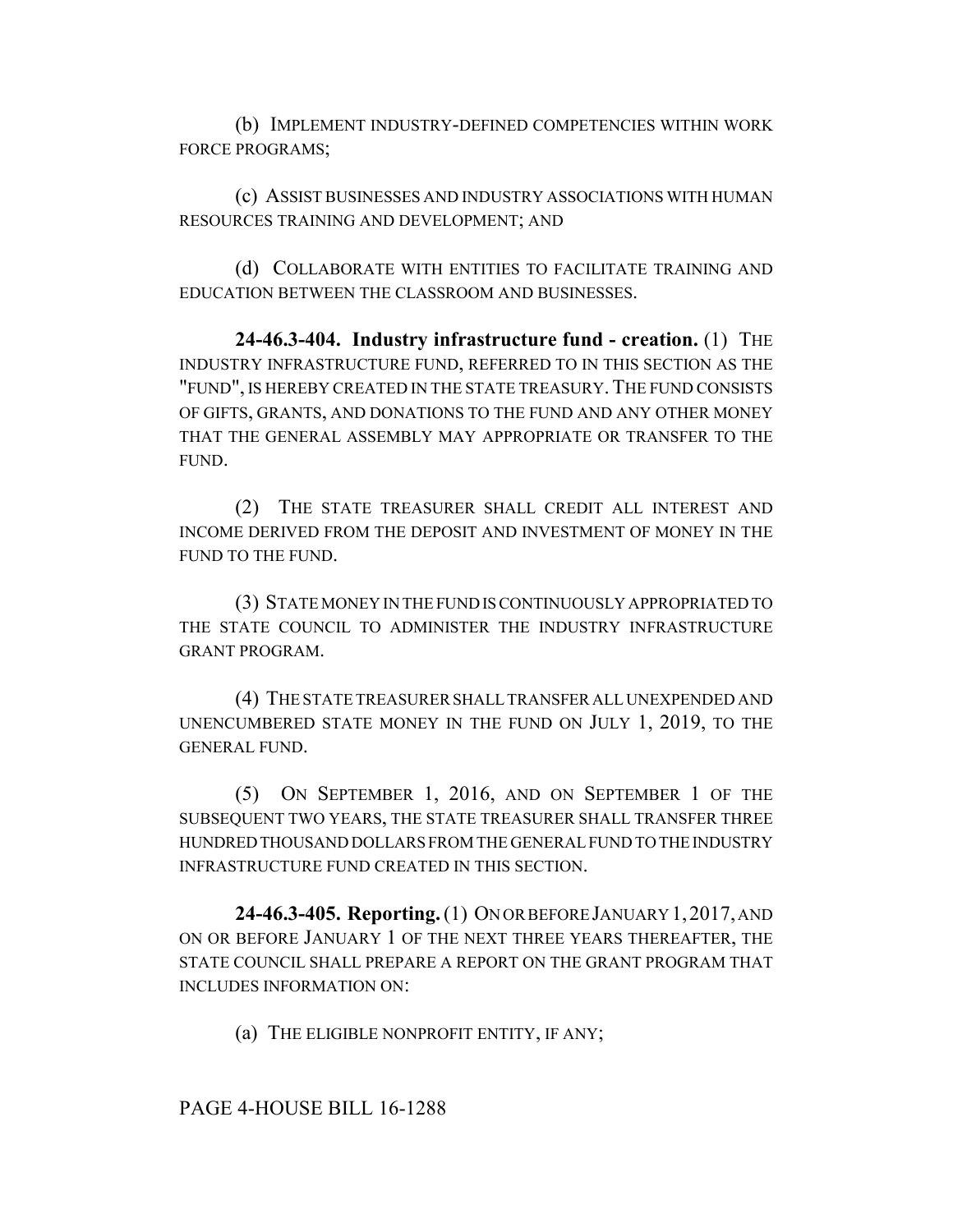(b) INDUSTRY SECTORS IDENTIFIED;

(c) A LIST OF COMPETENCIES IN EACH SECTOR;

(d) USES OF AN ELIGIBLE NONPROFIT ENTITY'S COMMITTED PRIVATE FUNDING;

(e) THE NUMBER OF APPRENTICES IN EACH INDUSTRY THAT UTILIZED THE INDUSTRY-DEFINED COMPETENCIES CREATED IN SECTION 24-46.3-402; AND

(f) ANY OTHER MEASURABLE OUTCOMES THE STATE COUNCIL DEEMS APPROPRIATE. THE STATE COUNCIL SHALL INCLUDE THE REPORT IN THE ANNUAL COLORADO TALENT REPORT, DESCRIBED IN SECTION 24-46.3-103 (3) (a).

**24-46.3-406. Applicability of other laws.** NOTWITHSTANDING ANY OTHER LAW TO THE CONTRARY, THE WORK FORCE DEVELOPMENT COUNCIL AND THE EXPENDITURE OF MONEY PURSUANT TO THIS PART 4 IS NOT SUBJECT TO THE PROVISIONS OF THE "PROCUREMENT CODE", ARTICLES 101 TO 112 OF THIS TITLE.

**24-46.3-407. Repeal.** THIS PART 4 IS REPEALED, EFFECTIVE JULY 1, 2021.

**SECTION 3.** In Colorado Revised Statutes, 24-46.3-103, **amend** (3) (a) (VI) and (3) (a) (VII); and **add** (3) (a) (IX) as follows:

**24-46.3-103. Key industries talent pipeline working group.** (3) (a) In doing the work specified in subsection (2) of this section, the state council, in partnership with the department of higher education, the department of education, the department of labor and employment, and the Colorado office of economic development, shall coordinate the production of an annual Colorado talent report. In preparing the annual Colorado talent report, the state council, the departments, and the office may use previously collected data and are not required to collect new data for the purposes of the report. The talent report shall:

(VI) Include recommendations related to advancing talent pipeline and career pathways development; and

PAGE 5-HOUSE BILL 16-1288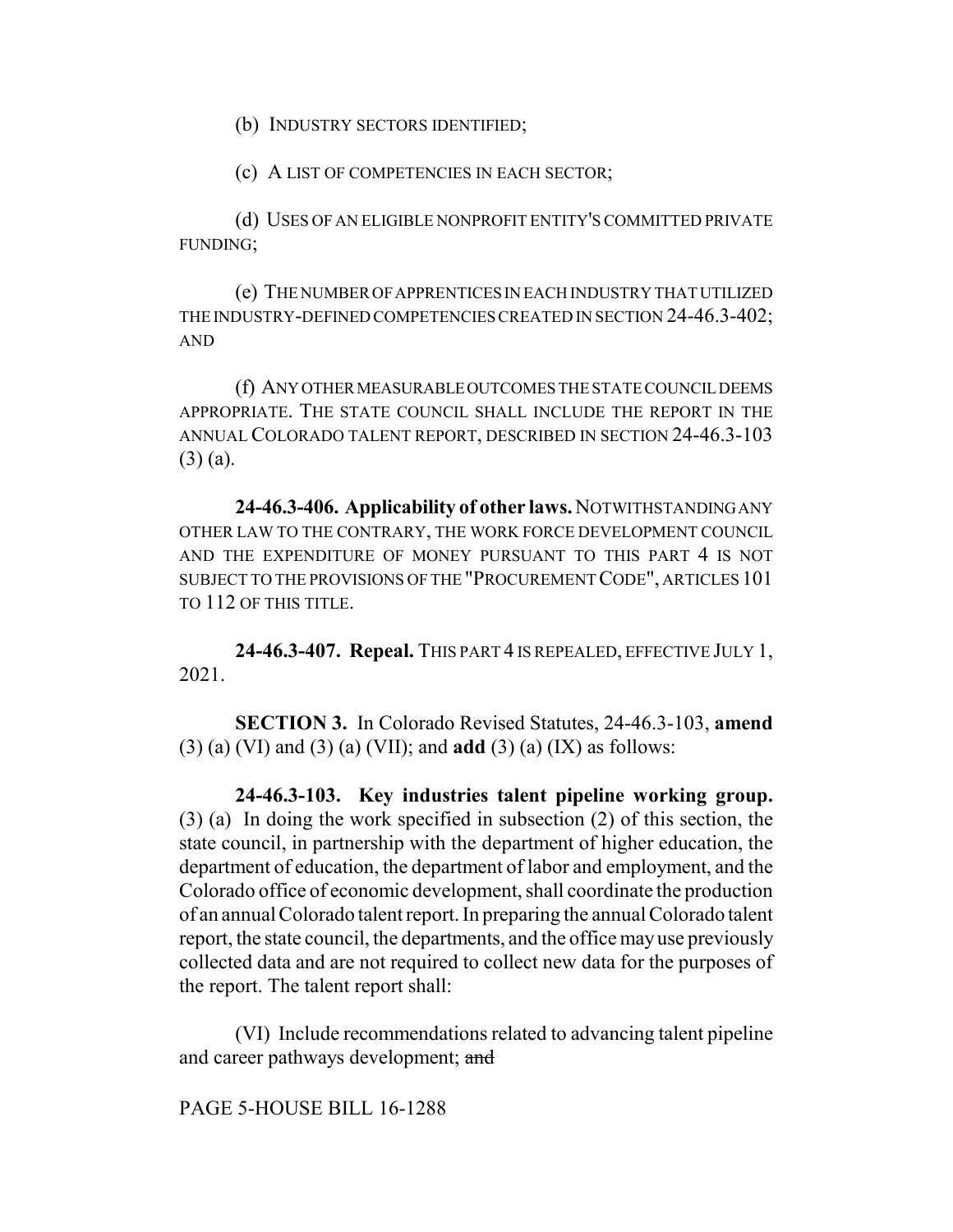(VII) Include recommendations regarding the alignment and consistency of data nomenclature, collection practices, and data-sharing; AND

(IX) INCLUDE THE REPORT REGARDING THE INDUSTRY INFRASTRUCTURE GRANT PROGRAM, PREPARED AS REQUIRED BY SECTION 24-46.3-405.

**SECTION 4. Act subject to petition - effective date.** This act takes effect at 12:01 a.m. on the day following the expiration of the ninety-day period after final adjournment of the general assembly (August 10, 2016, if adjournment sine die is on May 11, 2016); except that, if a referendum petition is filed pursuant to section 1 (3) of article V of the state constitution against this act or an item, section, or part of this act within such period, then the act, item, section, or part will not take effect unless